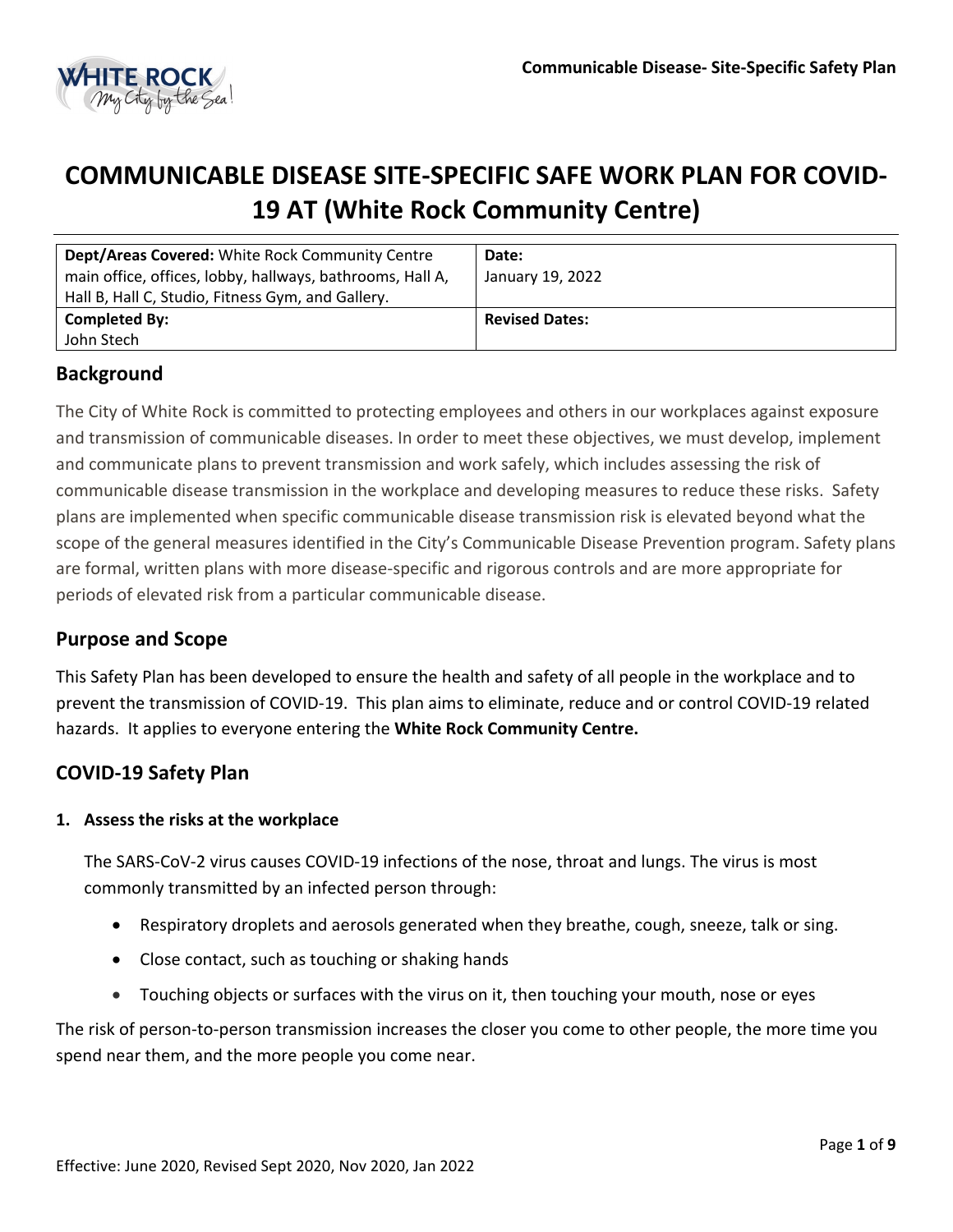

The risk of surface transmission increases when many people contact the same surface and when those contacts happen over a short period of time.

Risk Assessments conducted by Recreation and Culture staff identify areas where there may be risks to the COVID-19 virus. A risk assessment supports the development of Safe Work Procedures, which mitigate the risk level of the potential exposure.

 $\boxtimes$  Completed risk assessments are available in the public drive.

The principles used to conduct the risk assessment were based upon the Occupational Health and Safety Hierarchies, Elimination by Physical Distancing, Engineering Controls, Administration Controls or Personal Protective Equipment. All people interactions were reviewed for their risk level and their effective controls to reduce the risk; these actions would involve conducting City business with staff-to-staff, staff to public, and staff in commercial or residential settings. Each work task was assigned a risk level without controls in place, and subsequently the effective controls to mitigate the risk.

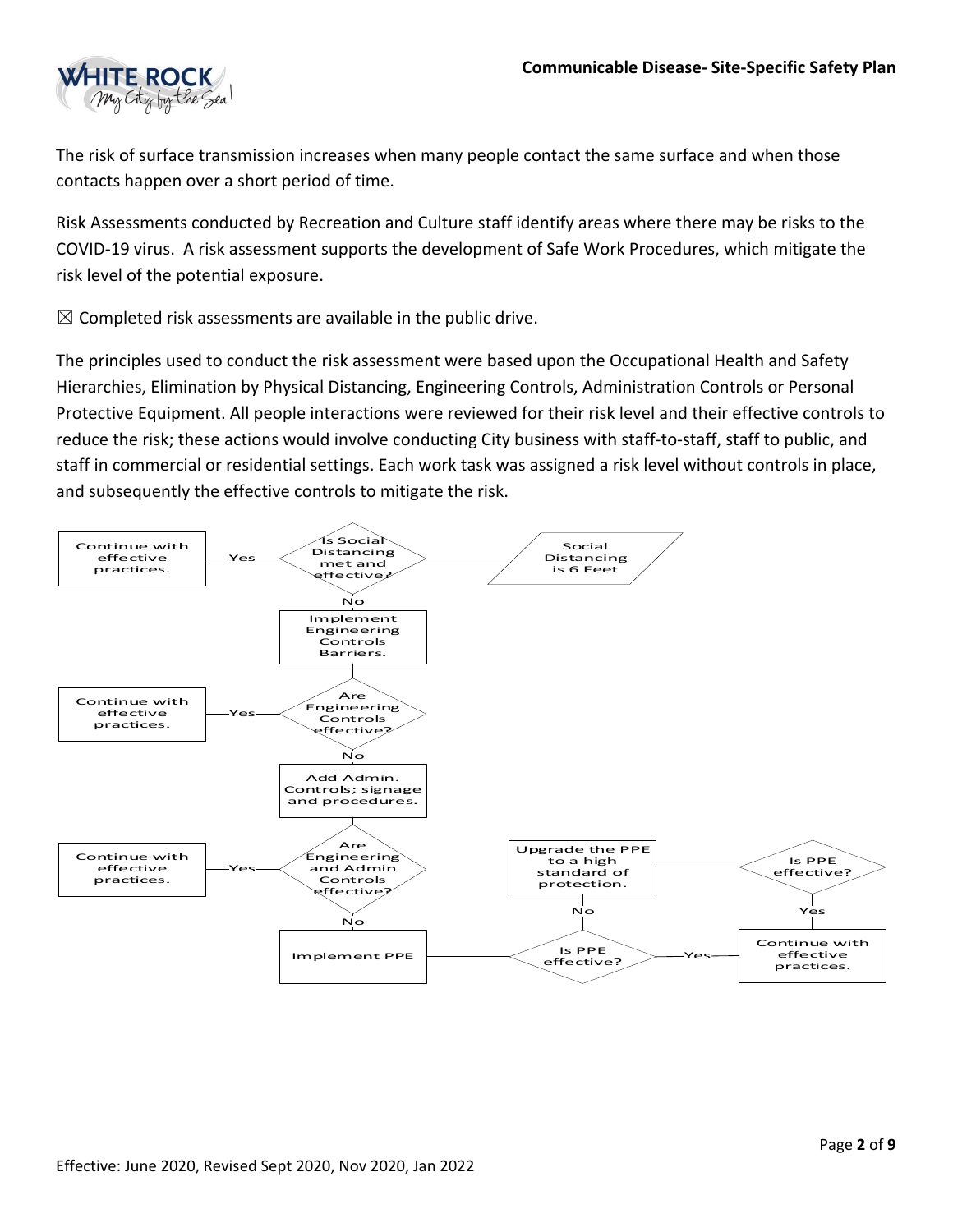

COVID-19 Exposure – Standard Risk Assessment Flow Chart

Steps 1. Is it possible to Eliminate the exposure of COVID-19?

2. Are Engineering Controls effective? Example are Physical Barriers to prevent exposure.

3. Are Administrative Controls effective? Examples signage and procedures.

4. Are Personal Protective Equipment effective? Is the equipment correct for the tasks.

\*If "Yes" continue with effective practices.

\*If "No" continue with effective practices.

#### **Involve workers when assessing your workplace**

 $\boxtimes$  We have involved frontline workers, supervisors and local Joint health and safety committee

 $\boxtimes$  We have identified areas where people gather, such as break rooms, lobbies, meeting rooms.

 $\boxtimes$  We have identified job tasks and processes where workers are close to one another or members of the public. (workplace, vehicles etc.)

 $\boxtimes$  We have identified the tools, machinery and equipment workers share while working

 $\boxtimes$  We have identified surfaces that people touch often, such as doorknobs, elevator button, light switches etc.

#### *2.* **Implement Measures (Controls) To Reduce Risk**

To reduce the risk of the virus spreading, the following protocols may need to be implemented to protect against the risk of COVID-19.

Indicate which of the below protocols would be effective and required for your staff:

*Elimination Measures- Limit the number of people at the workplace and maintaining physical distance:* 

- $\boxtimes$  Pre-registration required for all programs
- $\boxtimes$  Reduced participant capacities in all programs to meet BCRPA guidelines
- $\boxtimes$  Participants in all recreation programs must show proof of two vaccinations prior to first class
- $\boxtimes$  Establish and post Occupancy limits (to ensure physical distancing is maintained)
- $\boxtimes$  Staff working from home or remotely,
- $\boxtimes$  Staggered or changes to work schedules,

 $\boxtimes$  Designating doors for entry and exit to prevent workers and others from coming into proximity with one another and/or locking doors and permitting entry on an individual basis.

- $\boxtimes$  Limiting, reducing, or prohibiting visitors
- $\boxtimes$  Reducing in-person meetings, training etc.
- $\boxtimes$  Rescheduling/rearranging work tasks
- $\boxtimes$  Promote online/virtual service delivery to residents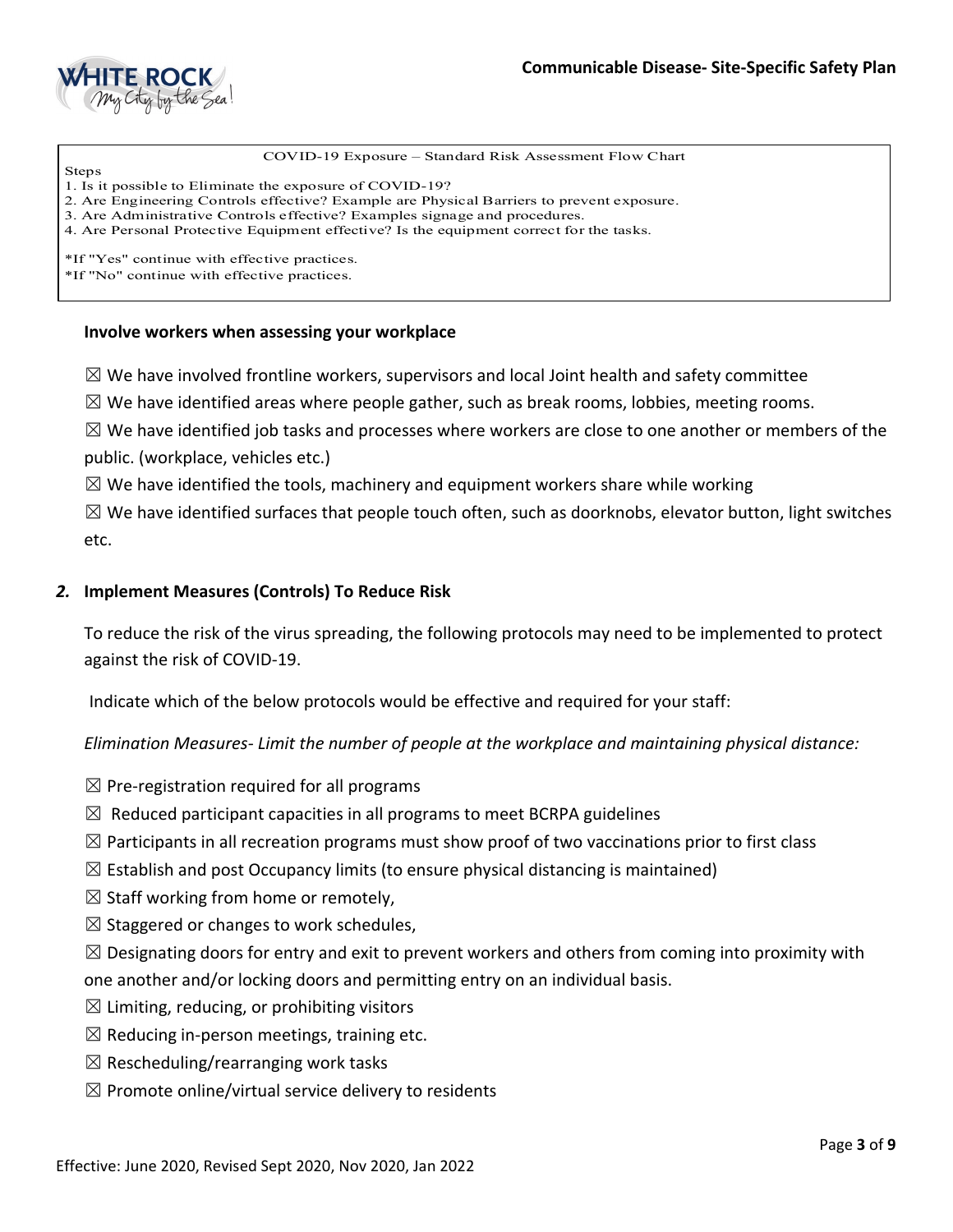

 $\boxtimes$  Identifying and establishing a maximum number of people for common areas such as break rooms, meeting rooms, washrooms, elevators, etc. and posting Occupancy limits for common areas, offices etc.  $\boxtimes$  Implement measures to keep workers and others at least 2 meters apart, wherever possible.  $\boxtimes$  Limiting vehicle occupancy to 1 person wherever possible and a max of 2 workers where not possible. When assigning 2 people to a work vehicle, ensure it is the same 2 people each time, as much as possible.  $\Box$  Other Measures:

# *Engineering Measures – Barriers and partitions*

 $\boxtimes$  Installing barriers (such as plexiglass) where workers can't keep physical distance from co-workers, customers, or others. Highest priority is where staff interact with the public.

 $\boxtimes$  Barrier cleaning is included in cleaning protocols and secured to eliminate other risks

 $\Box$  Other Measures:

# *Administration Measures – Rules & Guidelines*

 $\boxtimes$  A time gap required between classes to allow for ventilation

 $\boxtimes$  Masks are mandatory for participants and/or everyone entering all facilities and programs, except when exercising

 $\boxtimes$  Facility rentals are permitted. Each renter must participate in physical distancing, and cannot exceed the occupancy limit and adhere to all rules and guidelines outlined in the contract that was provided.

 $\boxtimes$  Staff have been informed to not come to work when sick (staff with communicable diseases procedure)

 $\boxtimes$  Maintain a minimum of 2 meters (6 ft) from others.

 $\boxtimes$  Encouraging staff to regularly wash their hands through crew talks and signage (post signage on hand hygiene in common areas such as break room, washrooms, etc.

 $\boxtimes$  Encouraging and posting signage on how to cover coughs and sneezes.

 $\boxtimes$  Passive screening for visitors (signage posted outside of the building asking those with COVID-19 symptoms to not enter)

 $\boxtimes$  Encouraging staff to wipe down equipment after use

 $\Box$  Posting signs to identify areas of high traffic. Stop, yield, or one-way directional arrows may assist in maintaining physical distance.

 $\boxtimes$  Encouraging staff to move aside and yield if they see another worker or visitor walking in their direction

 $\Box$  Where directional control is unavoidable, convex mirrors maybe used at blind corners to mitigate accidental contact

 $\boxtimes$  Allow communal doors to remain open throughout the workday to reduce contact with door handles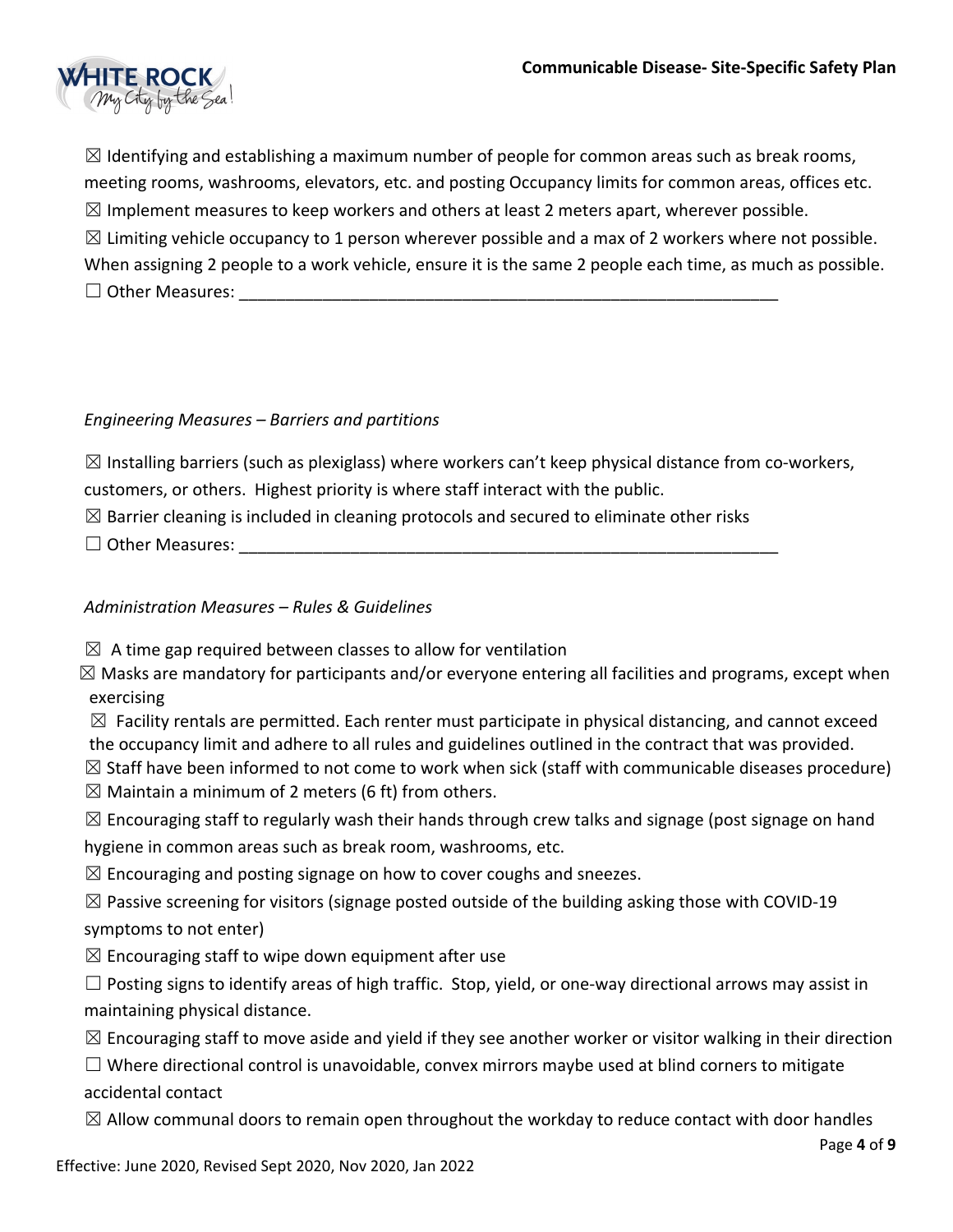

 $\boxtimes$  Distancing the tables in lunchrooms, limiting the number of chairs, placing "x's" on tables where people should not sit

 $\boxtimes$  Instruct workers to use their own equipment, such as pens, staplers, headsets, and computers

 $\boxtimes$  Encouraging hygiene practices that address the needs of the workplace that includes washing or sanitizing hands after coming into contact with public items

 $\Box$  Creating "pods" or "cohorts" of workers who work together exclusively, as much as possible to reduce the risk of broad transmission.

 $\Box$  Other Measures:

# *Personal Protective Equipment (PPE)*

Personal protective equipment is the last line of defense against a hazard and is one additional measure that can be taken as part of a layer approach to prevent transmission. Personal protective equipment may include non-medical masks, medical masks, N95 masks (respirators), gloves, eye protective and/or an apron or disposable coverall.

 $\boxtimes$  Policy on the use of masks (and is appropriate to the workplace and meets or exceeds orders and/or guidance from the Provincial Health Officer)

 $\boxtimes$  Masks are selected and used properly, signage is available for workers on using masks correctly and they have been told how to properly use a mask

 $\boxtimes$  Certain tasks will require specific personal protective equipment

 $\boxtimes$  Staff have been trained on the proper use, maintenance, and cleaning of the PPE

 $\Box$  Other Measures:

# *Effective Cleaning and Hygiene Protocols*

 $\boxtimes$  Adequate supplies of handwashing facilities and hand sanitizers are available, visible, and easily accessed. (cleaning and sanitizing supplies can be procured by submitting a facilities maintenance request)  $\boxtimes$  Policies/Procedures/signage in place for hand and respiratory illness hygiene

 $\boxtimes$  High-contact touch surfaces are cleaned regularly (such as light switches, door handles/knobs, hand railings, push pads on doors, counters, arm rests on chairs, tables, paper towel dispensers, sanitizer handles, garbage can lids, fountains, buttons, soap dispensers, lunch/break tables, microwave/coffee buttons, etc.)

 $\boxtimes$  Participants will be asked to wipe down equipment after each use

- $\boxtimes$  Maintaining routine workplace cleaning practices
- $\boxtimes$  Staff are encouraged to wipe down their equipment (desk, keyboard, mouse, phone, etc.) regularly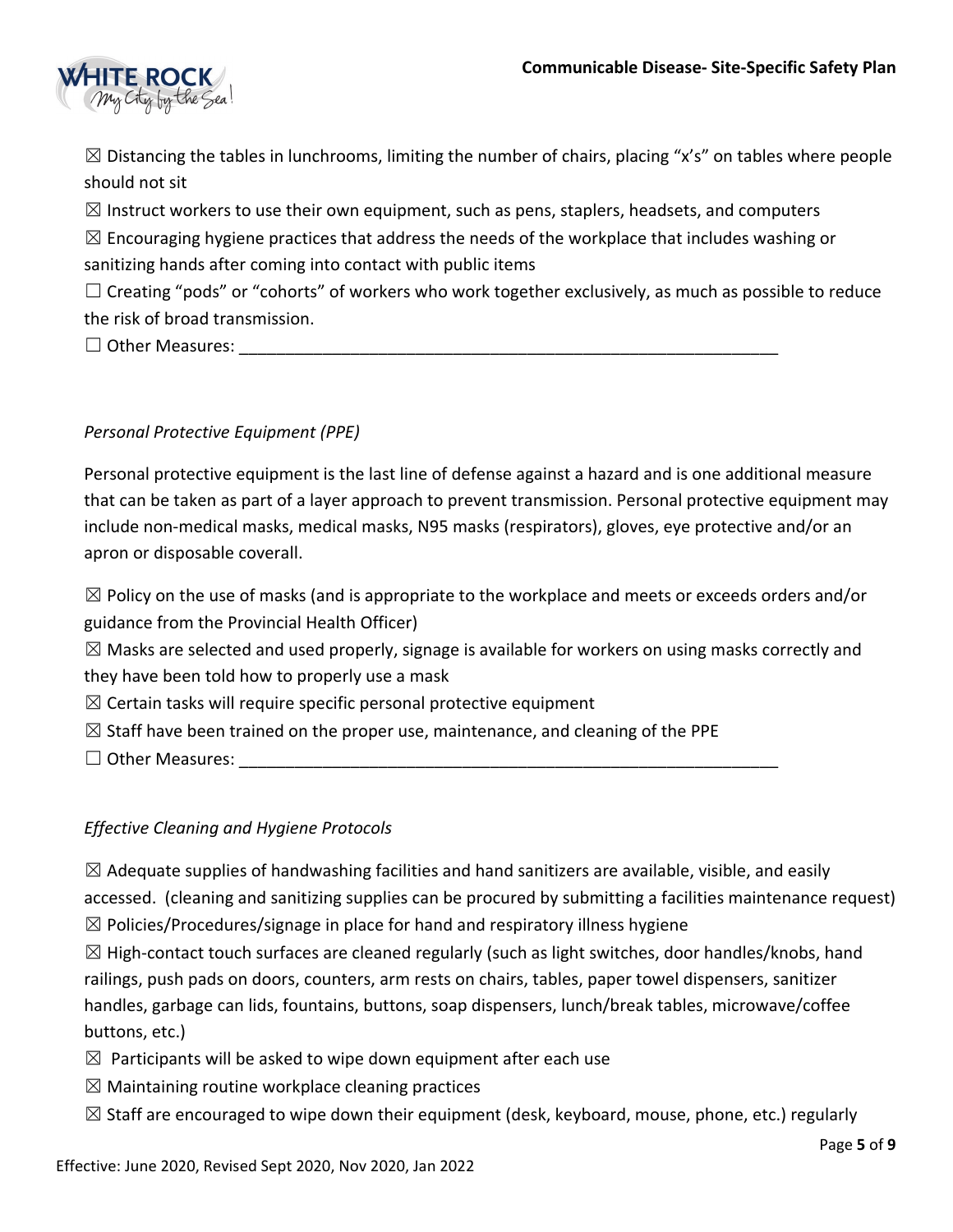

 $\boxtimes$  Workers assigned to complete cleaning tasks have adequate training and materials

☒ Cleaning and disinfection is completed on any surface that an ill worker/person has come into contact with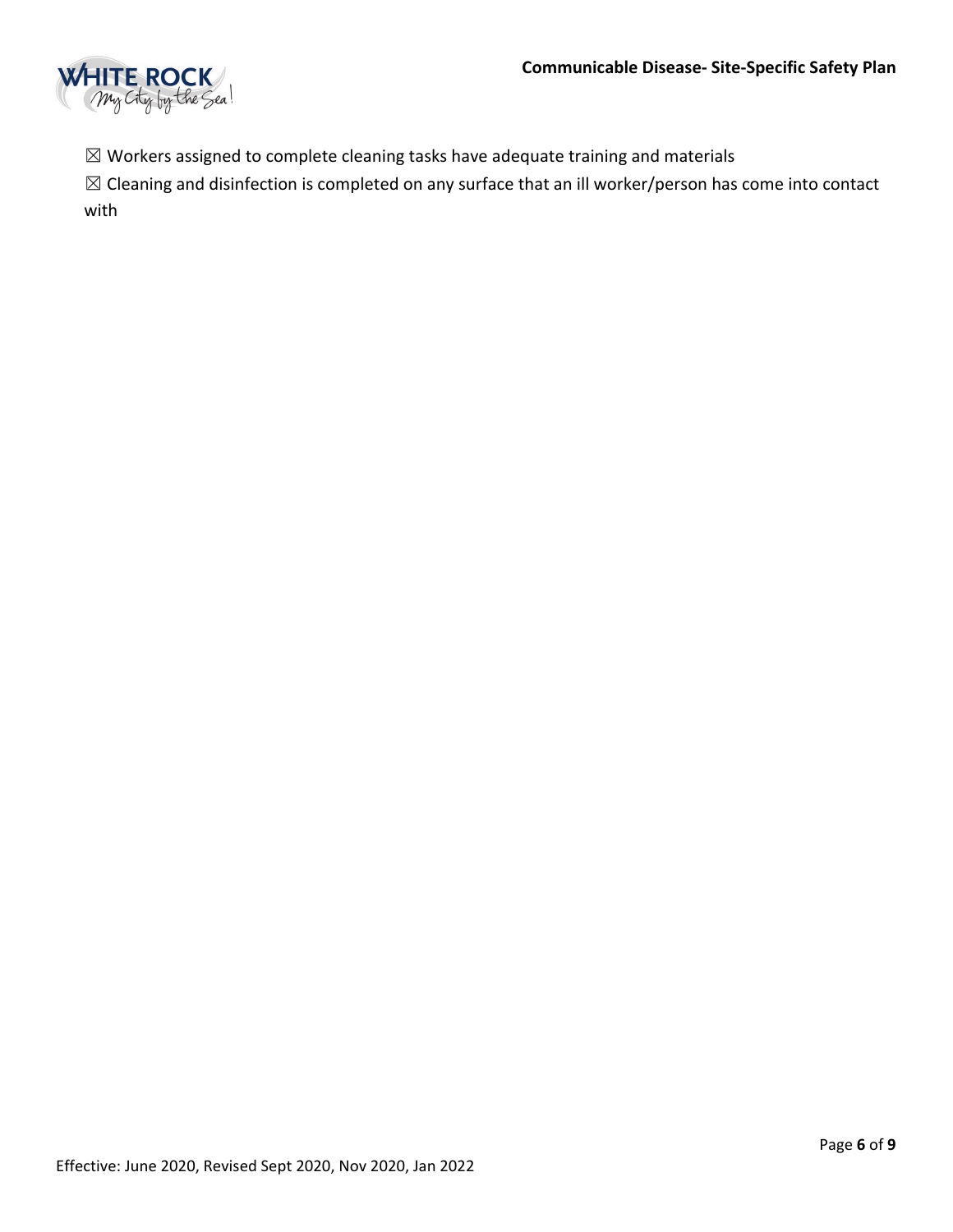

### **3. Developing Plans, Practices and Procedures**

The following policies and guidelines are in place in order to prevent the spread of COVID-19:

 $\boxtimes$  Vaccination Policies in place to support workers receiving COVID-19 vaccinations

☒ *Proof of Vaccination Policy* communicated to staff- Staff who must enter RCMP detachment policy effective November 15, 2022, City-wide policy effective February 14, 2022

 $\boxtimes$  Interim Employment Policy

☒ *Staff with Communicable Disease Symptoms* Procedure

 $\boxtimes$  Workers and visitors directed by Public Health to self-isolate are to follow that advice and to remain at home

☒ Workers who are working from home are to adhere to *the Interim Telecommuting Guide & Remote Access Policy*.

 $\boxtimes$  Relevant Safe Work Procedures and Practices are available in the public drive, wave and/or posted in the workplace

☒ First Aid attendants are familiar with *OFAA protocols* for use during COVID-19

 $\boxtimes$  All workers, including those working from home, who work alone, use the SafetyLine Person-check system, and follow all working alone requirements and safe work practices

 $\boxtimes$  Ensure workers have the training and strategies required to address the risk of violence that may arise, especially due to enforcement of COVID protocols. Violence prevention program is in place at your location

#### **4. Communication and Training of Plans**

Signage is posted outside of the facility indicating who is restricted from entering the premises, including visitors and workers with symptoms. Additional signage required to communicate safety protocols and promoting physical distancing will be posted throughout the facility, for example, handwashing/sanitizing, occupancy limits, mask requirements etc.

Managers/Supervisors will communicate and train staff on their Area / Group Specific Plans as well as applicable COVID-19 pandemic hazards/risk information, control measures, (e.g. policies, practices, and procedures) and other COVID safety requirements, including:

 $\boxtimes$  The City's online COVID-19 training course

 $\boxtimes$  Interim Employment Policy.

☒ Safety Plan.

☒ Risk Assessment (Contents).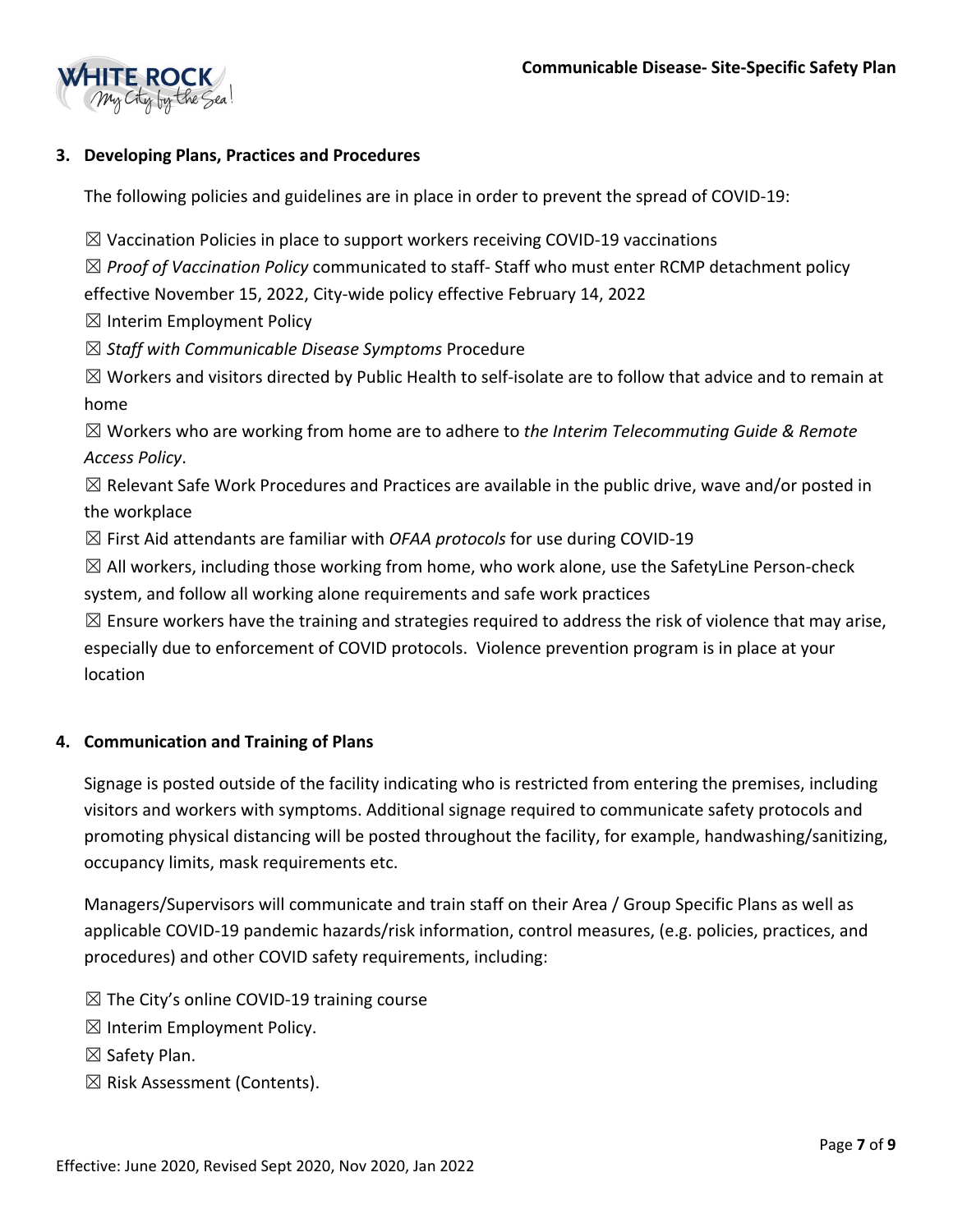

 $\boxtimes$  How to address people in the workplace not following safety measures (e.g. physical distancing or entering the facility with symptoms).

- $\boxtimes$  Changes to physical layouts/work activities.
- $\boxtimes$  Personal Protective Equipment (P.P.E.) required and How to use.
- $\boxtimes$  The risk of exposure to COVID-19, and the signs, symptoms and transmission routes of the disease.
- $\boxtimes$  Exposure Control Safety Plan (Contents and Requirements).
- $\boxtimes$  Location of washing facilities, including dispensing stations for alcohol-based hand rubs.
- $\boxtimes$  How to report an absence, exposure to, or symptoms of COVID-19.
- $\boxtimes$  How to stay informed of COVID Info
- $\boxtimes$  Site specific Prevention and Control Measures:
	- ☒ General COVID Safe Work Practices
	- $\boxtimes$  Cleaning and Disinfection (including location, how to, WHMIS info for cleaning products etc.).
	- $\boxtimes$  Physical Distancing
	- $\boxtimes$  Hygiene Practices
	- $\boxtimes$  Site-Specific Orientation including, COVID Safety
	- $\boxtimes$  Applicable Safe Work Procedures/Practices
	- ☐ Other: (write in):

Safety Plans will be posted at entrances, on the Wave, the City website and other areas within the workplace as necessary. Copies of all areas will be available on the public drive.

Managers/Supervisor will complete regular safety talks/toolbox talks and update their staff on the latest information and requirements. Staff will review the information posted on the Wave on a regular basis to stay up-to-date.

*The Prevention and Control Measures- City-Wide Guidance* for Managers document has a listing of additional Posters, Education and Signage we will follow.

#### **5. Monitoring the Workplace and Updating Plans as Necessary**

As the situation, risk level, information, guidance, and orders change frequently, changes will be made to the Safety Plan and managers will ensure that staff are informed. Workers can raise safety concerns with their supervisors and through a joint health and safety committees.

If you identify a new area of concern, or if it seems like something isn't working, take steps to update policies, procedures and practices. Involve workers in the process.

 $\boxtimes$  Plan in place to monitor risks, and updates are completed as necessary